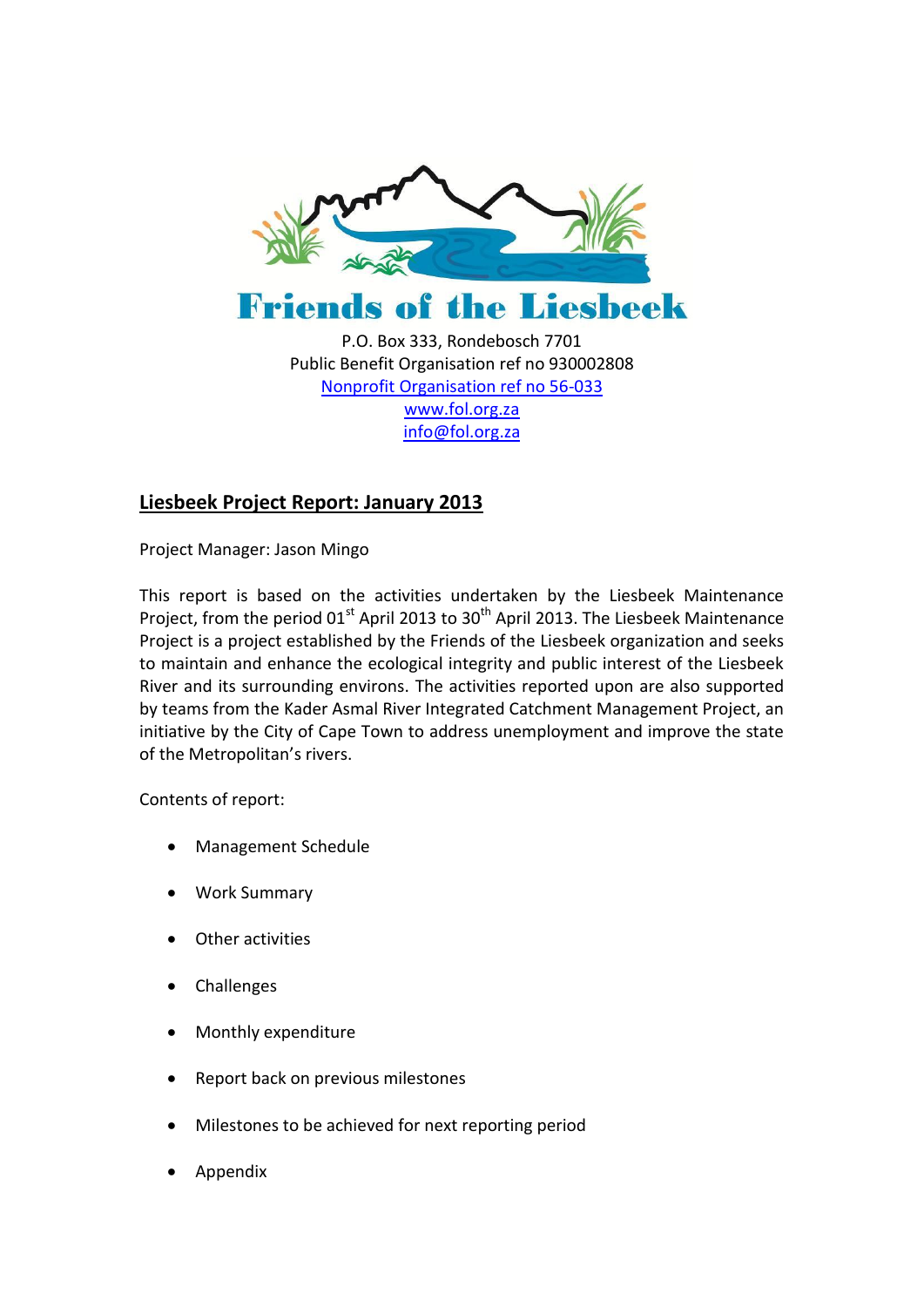| Date       | <b>Block 1</b> | <b>Block 2</b> | <b>Block 3</b> | <b>Block 4</b> | <b>Block 5</b> | <b>Block 6</b> | <b>Block 7</b> | <b>Block 8</b> | <b>Block 9</b> |
|------------|----------------|----------------|----------------|----------------|----------------|----------------|----------------|----------------|----------------|
| 07-Jan     |                |                |                |                |                |                | AC/W           |                |                |
| 08-Jan     |                |                |                |                |                |                | AC/W           |                |                |
| 09-Jan     |                |                |                |                | AC/W           |                |                |                |                |
| $10$ -Jan  |                |                |                |                |                | L              |                |                |                |
| 11-Jan     |                |                |                |                |                |                | AC/W           |                |                |
| 12-Jan     |                |                |                |                |                |                |                |                |                |
| $13$ -Jan  |                |                |                |                |                |                |                |                |                |
| 14-Jan     |                |                |                |                |                |                | AC / W         |                |                |
| 15-Jan     |                |                |                |                | AC/PM/W        |                |                |                |                |
| 16-Jan     |                |                |                |                | PM/W           |                |                |                |                |
| 17-Jan     |                |                |                |                |                | L              | L              |                |                |
| 18-Jan     |                |                |                |                | AC/PM          |                |                |                |                |
| $19$ -Jan  |                |                |                |                |                |                |                |                |                |
| $20 - Jan$ |                |                |                |                |                |                |                |                |                |

**Management Schedule:\_\_\_\_\_\_\_\_\_\_\_\_\_\_\_\_\_\_\_\_\_\_\_\_\_\_\_\_\_\_\_\_**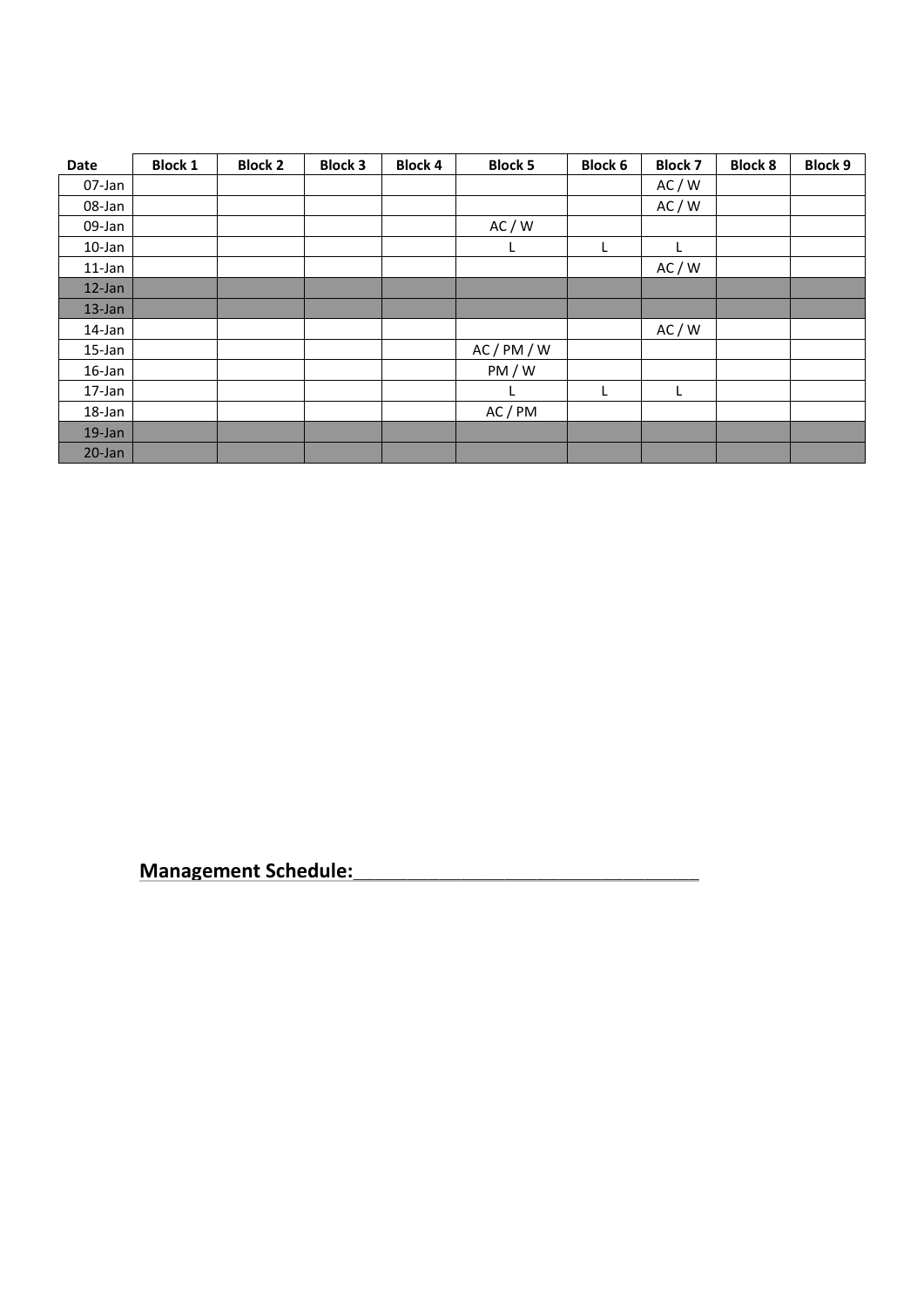| $21$ -Jan |  |    |    |         |    | AC / W |  |
|-----------|--|----|----|---------|----|--------|--|
| 22-Jan    |  |    |    | AC/W/PM |    |        |  |
| 23-Jan    |  |    |    | PM/W    |    |        |  |
| 24-Jan    |  |    |    |         |    |        |  |
| 25-Jan    |  |    |    |         | AC |        |  |
| $26$ -Jan |  |    |    |         |    |        |  |
| 27-Jan    |  |    |    |         |    |        |  |
| 28-Jan    |  |    |    |         | AC |        |  |
| 29-Jan    |  |    |    | AC / W  |    |        |  |
| 30-Jan    |  | AC | AC |         |    |        |  |
| 31-Jan    |  |    |    |         |    |        |  |

#### **Work Codes**

AC - Alien Clearing Carrier Corporation Corporation Corporation Corporation Corporation Corporation Corporation Corporation Corporation Corporation Corporation Corporation Corporation Corporation Corporation Corporation Co

BS - bank stabilization P - planting

CM - canal maintenance PM - Pathway Maintenance

L - litter collection W - weeding

#### **Work Summary:**

**Block 1: Source of Liesbeek River to Rhodes Drive (inclusive of all tributaries).** Nothing to report.

**Block 2: Winchester Avenue to bridge over river along Kirstenbosch Drive.** Nothing to report.

#### **Block 3: Bridge on Kirstenbosch Drive to Paradise Road intersection (M3).**

Follow-up clearing done on the area cleared of White Ginger Lily (*Hedychium coronarium*), between Kirstenbosch Drive and Riverside Road.

#### **Block 4: Paradise Road intersection to San Souci Road Bridge.**

Follow-up clearing done at the Vineyard Hotel, which included the removal of *Lanata camara*, and Morning Glory (*Ipomoea indica*).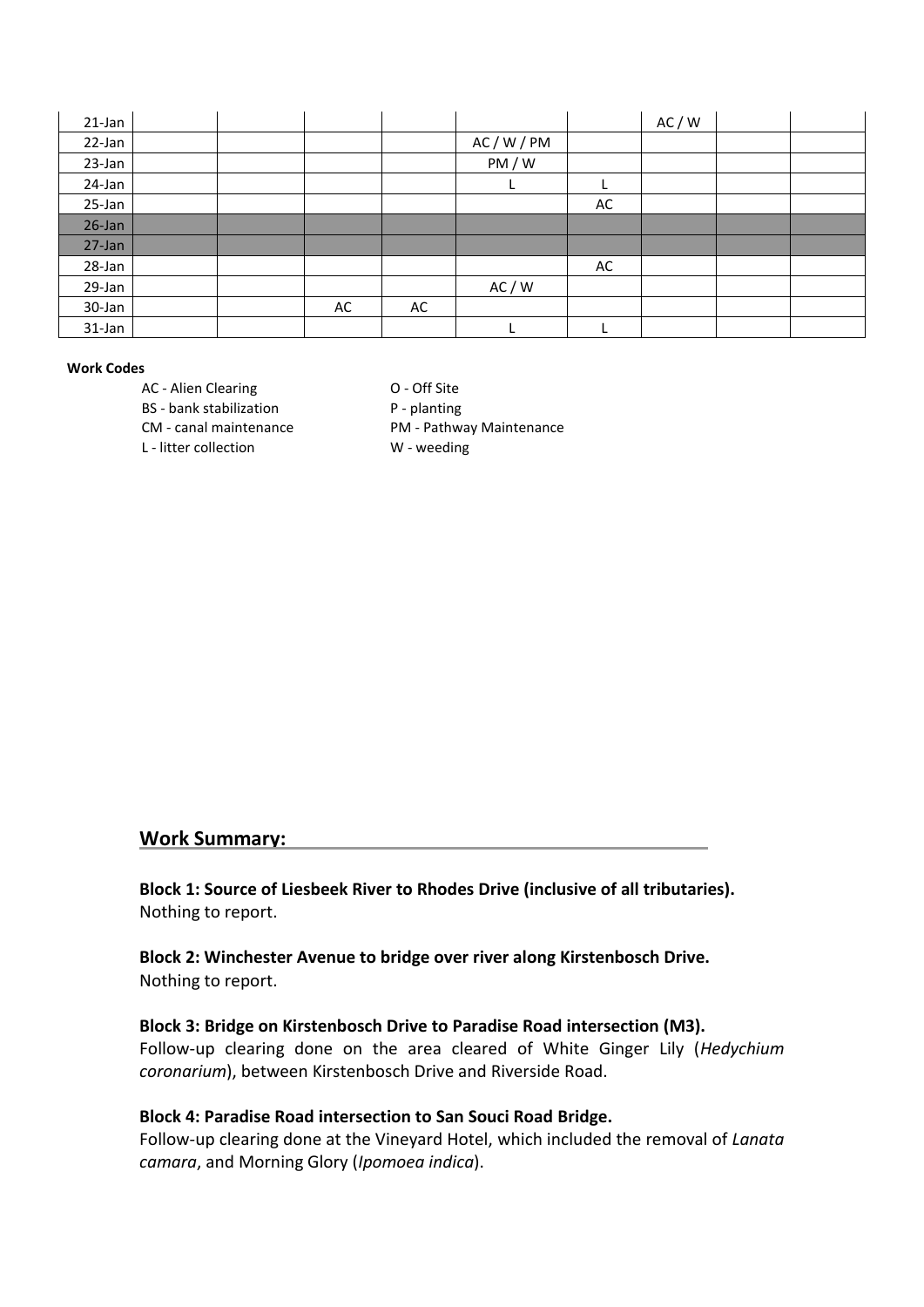### **Block 5: San Souci Road Bridge to Belmont Road Bridge.**

Maintenance of the rehabilitation site behind Newlands pool was carried out after the summer break, and consisted of weeding new shoots of various cleared plant species such as *Canna indica,* and watering the area extensively.

The trees that were planted along the trail last year were watered at least twice a week to help them cope through the dry season.

Trail maintenance was very much focussed from Rouwkoop Road to Belmont Road. At Rouwkoop Road, the rehabilitated area was weeded and watered. The section of the trail between Rouwkoop and Roslyn Rd, had overhanging and overgrown vegetation cut back, this included the trimming down and application of herbicide (3% EnviroGlyphosate) to the Spanish Reed (*Arundo donax*). The banks of Roslyn Park were cleared and neatened up to allow for future planting in this area later in the year. This clearing will also prevent further occupation by vagrants who often dump and litter in the general vicinity. A number of overgrown bushes and a variety of trees along the trail between Roslyn Park and Belmont Rd were trimmed up increasing visibility along this section of the trail.

#### **Block 6: Belmont Bridge to N2.**

Follow-up work was carried out along the river bank, adjacent to the River Park business complex. The area was cleared of new shoots of *Canna indica* and a variety of other exotic weeds.

#### **Block 7: N2 to end of wetlands in front of Courtyard Hotel.**

Maintenance was carried out on the planted section of the cleared areas along the river. This maintenance included the removal of a number of weeds and watering the existing plants.

#### **Block 8: End of wetlands to Observatory Road Bridge.**

Nothing to report.

**Block 9: Observatory Road Bridge to both confluences with Black River.** Nothing to report.

# **Other Activities:**

#### **Litter Clean-ups:**

The regular weekly clean ups of the river from the N2 to Sans Souci Rd have continued. The presence of strong south-easterly winds allowed for much litter being blown into the river and canalised sections. A concern arising is the amount of litter gathering in the Liesbeek Lake as a result of the strong winds experienced.

**Events:**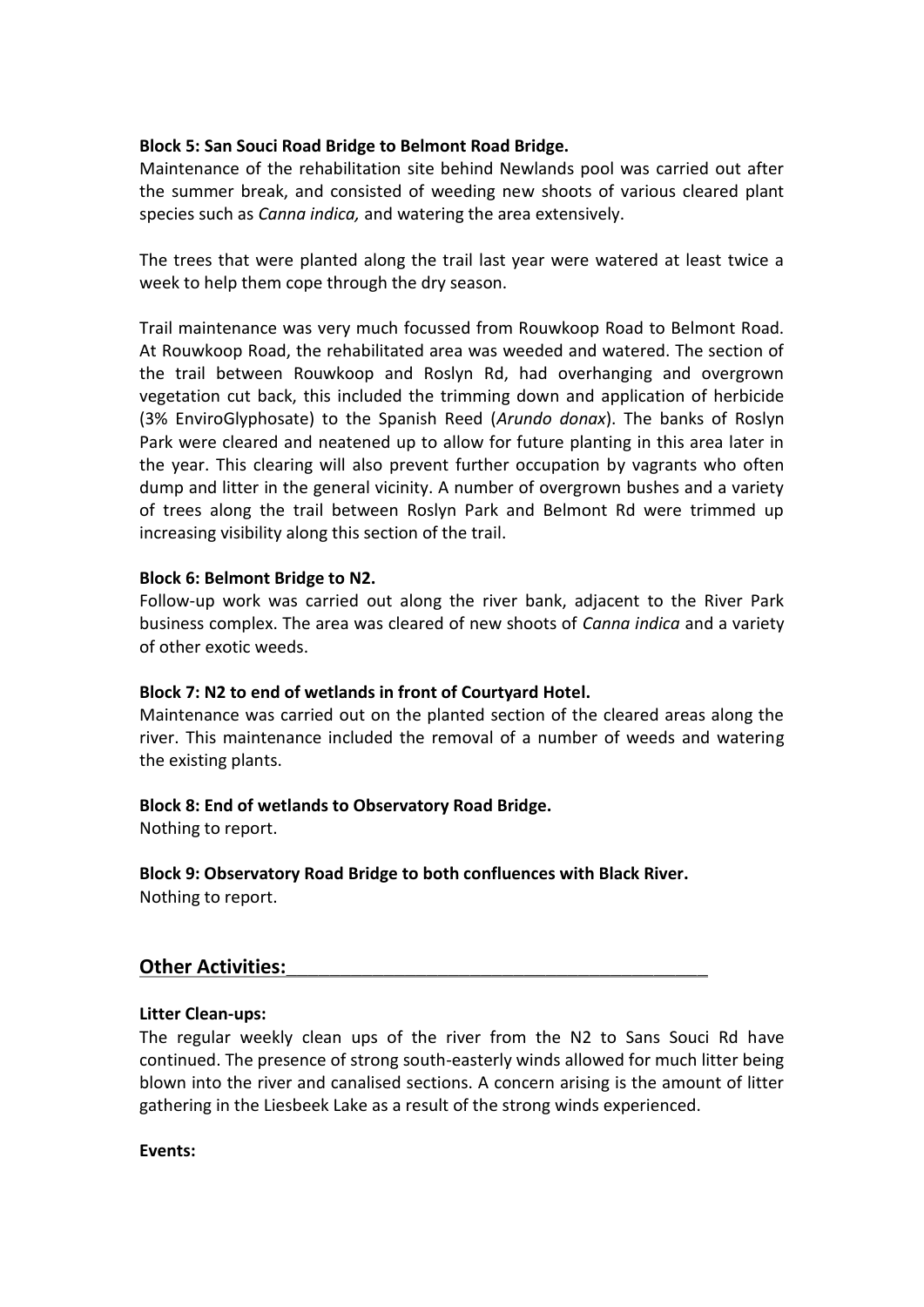A presentation was held at the Vineyard Hotel on the evening of the  $31<sup>st</sup>$  of January to initiate a project involving property owners along the Liesbeek River in Bishopscourt to start rehabilitating the banks through the removal of alien invasive species. The event was well attended, and good constructive feedback was obtained regarding the concerns and issues the residents had with such a project. We managed to get the support of all those who attended. The next phase will involve the identification and mapping of alien invasive plant species along the river and in the properties of the residents who are willing to participate. This initiative is being run in partnership with the South African National Biodiversity Institute and the Invasive Species Unit from the City of Cape Town.

# **Challenges:\_\_\_\_\_\_\_\_\_\_\_\_\_\_\_\_\_\_\_\_\_\_\_\_\_\_\_\_\_\_\_\_\_\_\_\_\_\_\_\_\_\_\_**

No challenges to report.

# **Monthly Expenditure:\_\_\_\_\_\_\_\_\_\_\_\_\_\_\_\_\_\_\_\_\_\_\_\_\_\_\_\_\_\_\_\_\_\_**

| Item<br>Petrol:       | Total<br>R <sub>1082</sub> .00 |
|-----------------------|--------------------------------|
| Miscellaneous:        | R 52.63                        |
| <b>Overall Total:</b> | R1134.63                       |

# **Report back on Milestones :**

#### *Follow up session in Blocks 2 and 3 for cleared areas.*

As mentioned in the report above, follow up sessions were carried out in both management blocks for previously cleared areas.

# *Follow up on species list and landscape plan for banks cleared along lower Liesbeek.*

This was raised at the Project Advisory Committee meeting for the Working for Wetlands Program. A list and plan is expected to be delivered by the middle of February 2013.

#### *Litter in Liesbeek Lake.*

The issue of the accumulating litter within the lake and the increased growth of the dense waterweed (*Egeria densa*), along with a couple other species, has led to the process of establishing a further team under the Kader Asmal River Project for the Liesbeek River. This team will focus solely on the lower reaches of the river, from the N2 north to its confluence with the Black River.

# *Removal of piles from behind Vincent Palotti.*

This has been handed over to the City Parks department.